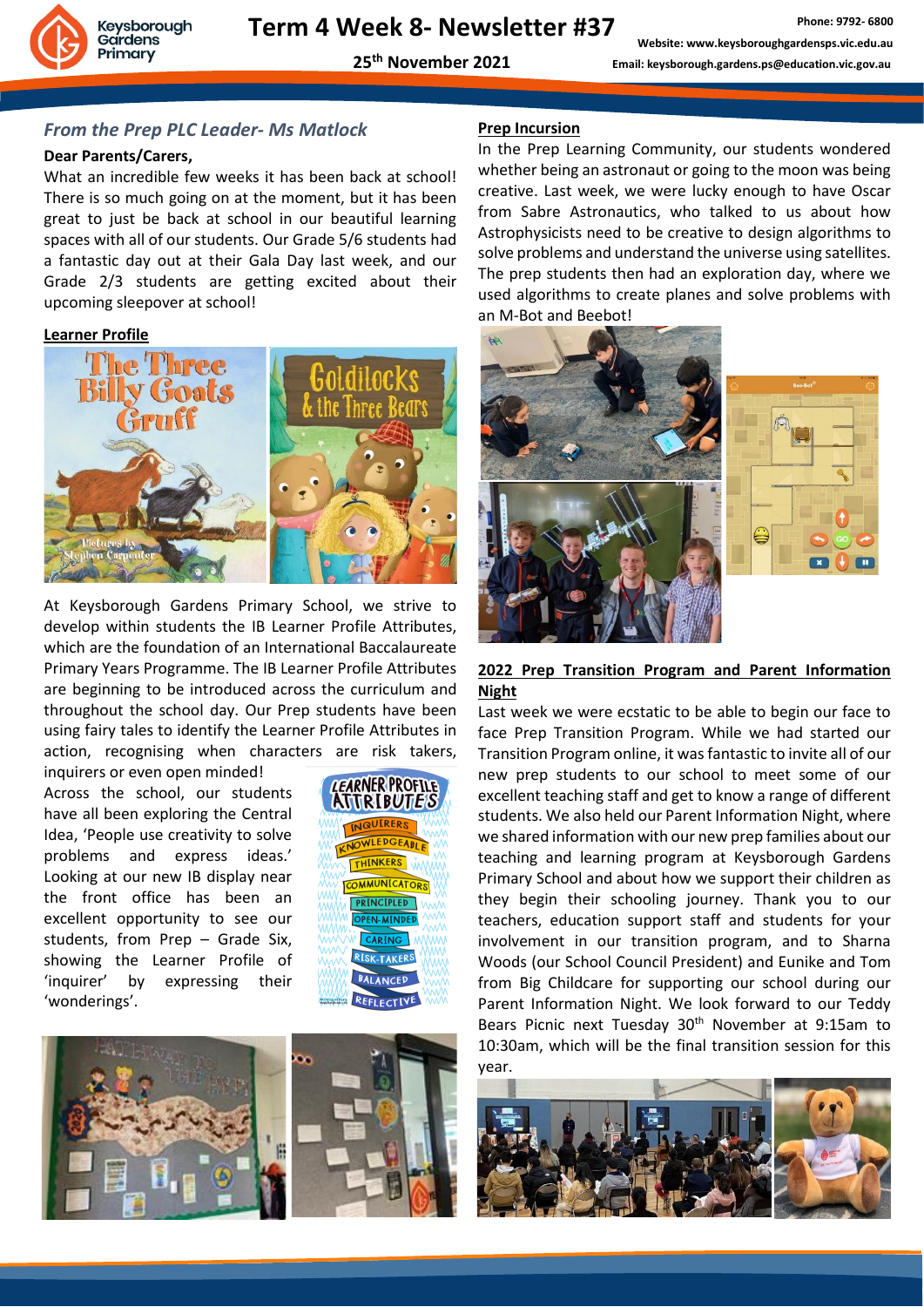

**25th November 2021**

**Reports**

Semester 2 reports will be sent home on Tuesday  $14<sup>th</sup>$ December. Teachers are busily proof reading each other's reports as you read this newsletter. The end of year report aims to give you an overview of what your child has achieved and provides an opportunity to point out future learning opportunities.

#### **PARKING**

Reminder that Woolworths carpark around the corner is another option to park and walk to school.

The **K***iss and go* **spaces** on Homeleigh Rd are only used to drop off and pick up your child for a 2-minute period. Please promptly drive away to allow other parents to do the same.

**\*\* Parents should not leave their car.** 

**\*\* NO U-TURNS on HOMELEIGH RD:** Please do not do a Uturn in Homeleigh Rd. Instead, take Tyers Lane, off Chapel Rd, and **drive around the block** to enter Homeleigh Rd.

Please also be considerate to local traffic during the busy drop off and pickup times.

Kind Regards,

*Rebecca*

Rebecca Matlock | Prep PLC Leader

| <b>DIARY DATES 2021</b>                                      |              |                                                                                                   |
|--------------------------------------------------------------|--------------|---------------------------------------------------------------------------------------------------|
| November 2021                                                |              |                                                                                                   |
| Tuesday 30 <sup>th</sup>                                     | Wk 9         | 2022 Prep Transition #3 9:15am- 10:30am                                                           |
| December 2021                                                |              |                                                                                                   |
| Monday 6 <sup>th</sup>                                       | Wk 10        | <b>Book Fair starts</b>                                                                           |
| Tuesday 7 <sup>th</sup>                                      | Wk 10        | Yr 6 -7 Transition Day<br>Prep- Yr 5 Transition 'Up Day' #1                                       |
| Wednesday 8 <sup>th</sup>                                    | Wk 10        | <b>School Council Dinner</b>                                                                      |
| Thursday 9th                                                 | Wk 10        | Yr 2 & 3 Sleepover<br>Assembly - 2:55pm                                                           |
| Friday 10th                                                  | <b>Wk 10</b> | <b>Book Fair ends</b><br>Yr 3 Incursion<br>Yr 1/2 Creative Day<br>(No Assembly)                   |
| Monday 13th                                                  | Wk 11        | Yr 6 Graduation                                                                                   |
| Tuesday 14th                                                 | Wk 11        | Yr 6 Big Day Out                                                                                  |
| Wednesday 15 <sup>th</sup>                                   | Wk 11        | <b>KGPS House Cup</b>                                                                             |
| Thursday 16th                                                | Wk 11        | Prep- Yr 5 Transition 'Up Day' #2<br>Final Assembly - 2:55pm<br>Last day of Term 4- 3:30pm finish |
| January 2022                                                 |              |                                                                                                   |
| Monday 31st                                                  | Wk 1         | First Day of Term 1- Yr1 -6 students                                                              |
| <b>February 2022</b>                                         |              |                                                                                                   |
| Tuesday 1st                                                  | Wk 1         | <b>Prep's First Day</b>                                                                           |
| م ان را ما م<br>Associately overur Fridoviat 3.EFman Outdoor |              |                                                                                                   |

• **Assembly every Friday at 2:55pm- Outdoor assembly's parents can attend**